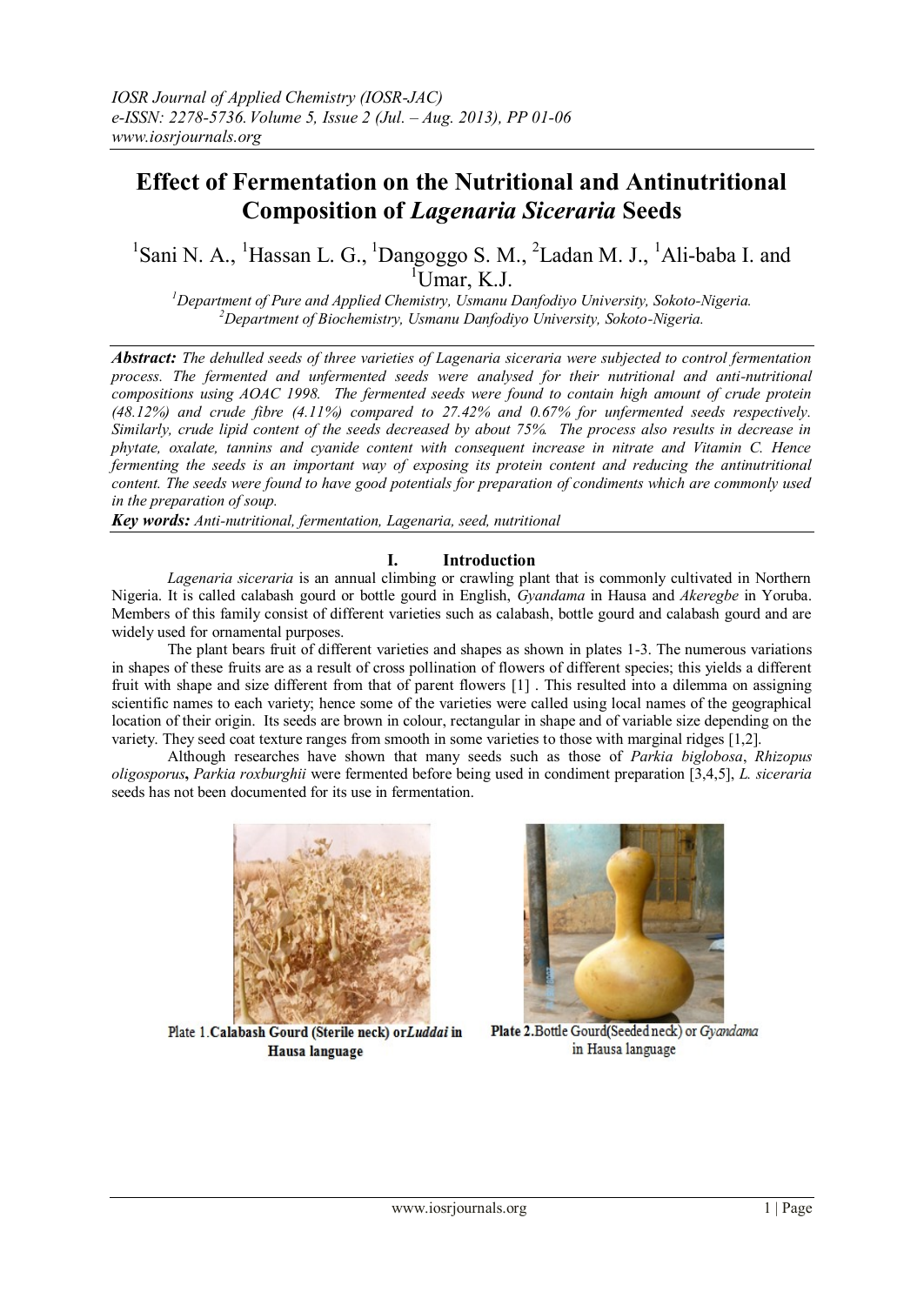*Effect of Fermentation on the Nutritional and Antinutritional Composition of Lagenaria Siceraria*



**Plate 3.** Elongated Calabash Gourd or *Zungurum* in Hausa language

The current work aimed at studying the effect of fermentation on the nutritional and antinutritional composition of raw and processed *L. siceraria* seeds.

# **II. Materials and Method**

### **2.1 Sample collection and treatment**

*Lagenaria siceraria* fruits were obtained from a farm land in Bukkuyum Local Government Area, Zamfara State, Nigeria. The fruits were identified at the Botany Unit, Department of Biological Sciences of Usmanu Danfodiyo University, Sokoto. The seeds were removed from the spongy pulp of the fruit, dried and dehulled manually. The dehulled seeds were kept pending the time for analysis.

# **2.2 Fermentation process**

The seeds (100g) were cooked for six hours (to softness) at  $100^{\circ}$ C, covered in an airtight condition inside a pot for 24 hours, after which it was pounded, mixed with a solution of potash(1g/kg of sample) to form a paste and fermented in an airtight condition at  $31^0C$  for 109 hours. The paste was air dried to a constant weight (this was to terminate the fermentation) and stored in a dark polythene bag prior to analysis.

The fermented and unfermented seeds were analysed for their residual moisture, ash, crude lipid, crude protein, crude fibre, and available carbohydrate contents [6]. Their phytate content was estimated using the method of Young and Greaves, [7], oxalate by Day and Underwood, [8] tannins by Allen et al., [9], hydrocyanic acid by AOAC, [6].The nitrate and ascorbic acids were determined using IITA, [10] and AOAC, [6] respectively. The results obtained in each case were subjected to t-test using SPSS package.

# **III. Result and Discussion**

Fig. 1-3 summerises the effect of fermentation on some nutrient composition of *L. siceraria* seeds. As seen in the charts, there was significant decrease in ash, lipid and available carbohydrate contents with consequent increase in residual moisture, crude protein and crude fibre contents of all the varieties.



**Figure 1:** The Effect of Fermentation on the Proximate Composition of *Luddai* seed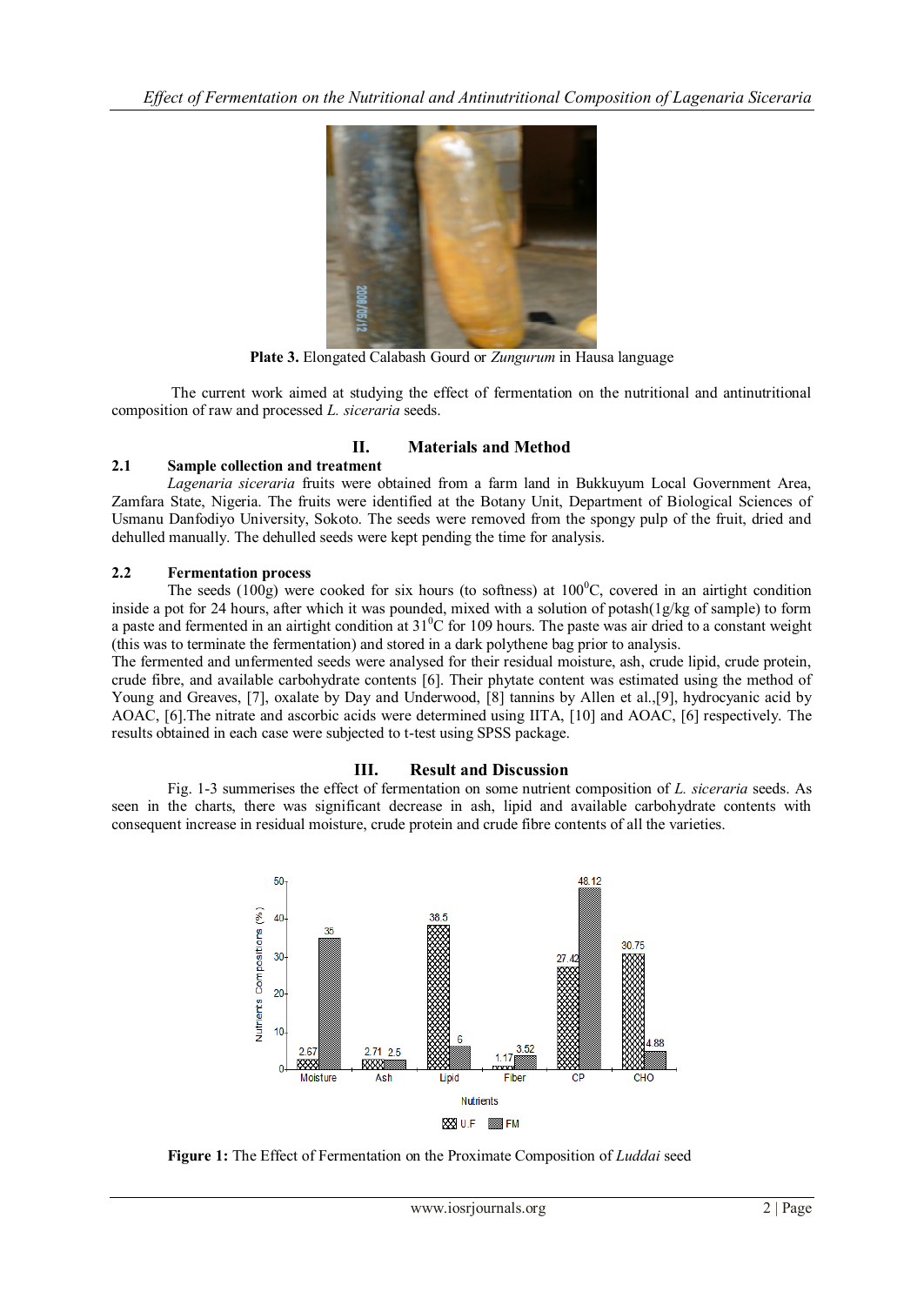

Key: U.F- Unfermented seed while F.M- fermented seed.

**Figure 2:** The Effect of Fermentation on the Proximate Composition of *Gyandama* seed U.F stands for the unfermented seed while F.M represents fermented seed



**Figure 3:** The Effect of Fermentation on the Proximate Composition of *Zungurum* seed U.F stands for the unfermented seed while F.M represents fermented seed.

Fig. 4-6 shows some antinutrient and antioxidant profile of *L. siceraria* seed. Phythate ranged between (9.88- 11.11mg/g; 19.53-20.84mg/g), oxalate (5.85-6.01mg/g; 6.45-7.05 mg/g), Tannins (4.81-5.52 mg/g;19.85-22.92 mg/g), cyanide (7.53x10<sup>-5</sup> -9.73 x10<sup>-5</sup> mg/g; 1.33x10<sup>-4</sup> – 1.43x10<sup>-4</sup> mg/g), Nitrate (400-412 mg/g; 211-220 mg/g) and Ascorbic acid (11.59-13 mg/g; 5.17-6.05 mg/g) for fermented and non fermented seeds respectively.



**Figure 4:** Some anti-nutrient and antioxidant contents of fermented and non-fermented *Luddai* seeds Note: Ascorbic acid and nitrate content are  $x$  10<sup>-5</sup> and 10<sup>2</sup> respectively.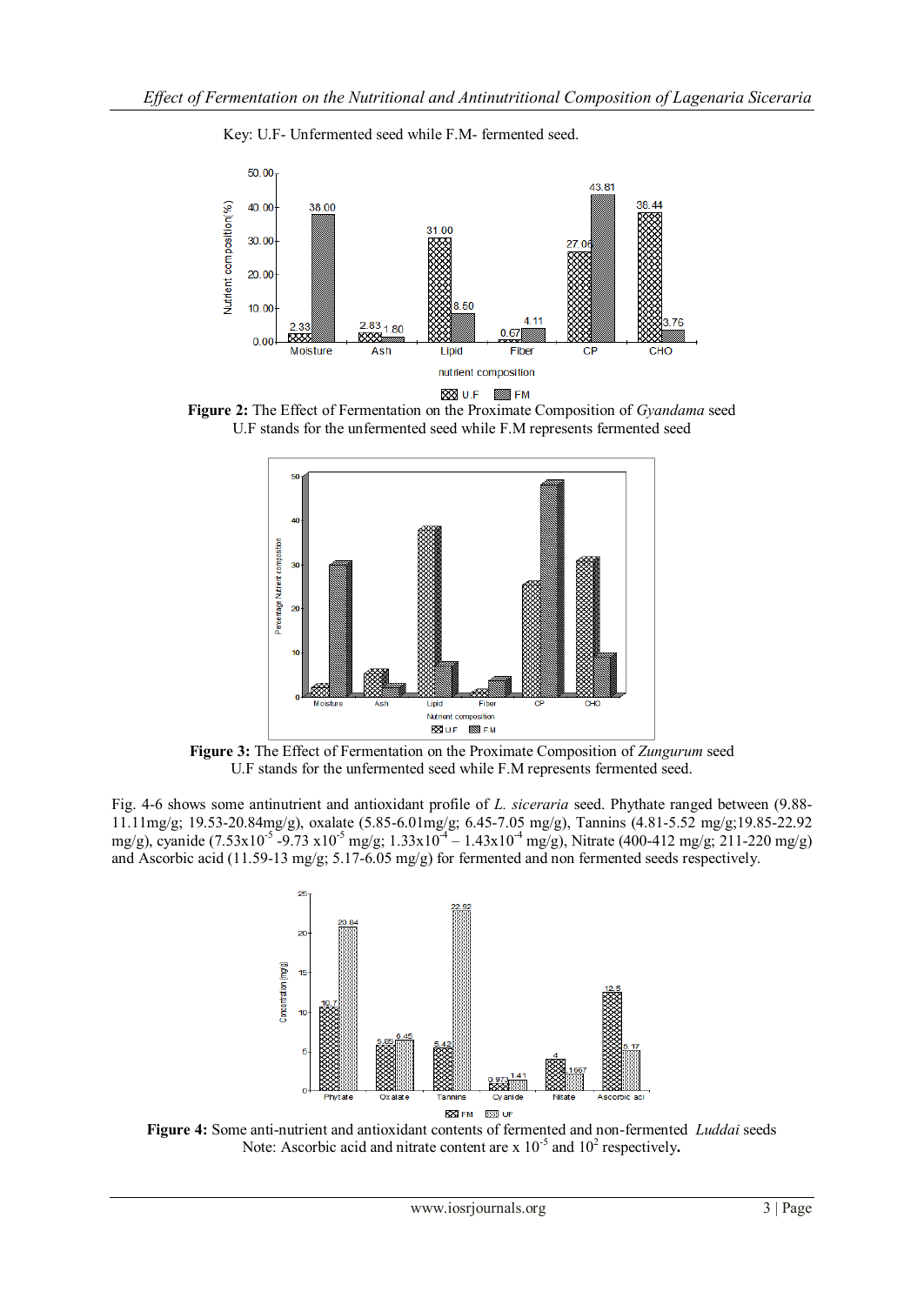





 **Figure 6:** Some anti-nutrient and antioxidant contents of fermented and non-fermented *Zungurum* seeds Note: Ascorbic acid and nitrate content are  $x$  10<sup>-5</sup> and 10<sup>2</sup> respectively.

**IV. Discussion**

Moisture content of the fermented dehulled seeds are in the order *Gyandama>Ludddai> Zungurum* with values 38, 35 and 30 respectively. The values are significantly high when compared with the residual moisture content of unfermented dehulled seeds 2.6, 2.3 and 2.17%. The increase in the residual moisture content of the seed is due to boiling processes done during fermentation. This reduces the storage quality of seed when compared with the unfermented. High moisture content was also reported in fermented Banbra nut and African oil Bean[4,11].

The fermentation process has also shown significant impact on the ash content of the seed as seen in Fig. 1-3. Decrease in the ash content of fermented seed was in accordance with the observations of Fadahunsi and Sani [4]. This could be attributed to the drastic increase in protein and residual moisture content of the fermented seed which consequently lead to proportionate decrease in ash content. However, reduction in ash content of the seed contradicts the findings of Odebunmi et al, [5] on fermented locust bean seed.

Achinewu, 1986 observed no significant change in lipid content between fermented and unfermented African oil bean but only transformation of the saturated fatty acids to unsaturated ones. Similarly, Odebunmi et al., 2010 reported a significant increase in crude lipid content of pakia biglobosa seed from 19.30 to 35.27%. However, in this research, there was a drastic reduction in the seed's crude lipid from <40% to 6.0-8.5%. This indicates that the organism used for the fermentation has in addition to sugar, utilized fatty acid as its source of energy. The result concurs with the findings of Fadahunsi and Sanni [4] on fermented Bambara nut seed.

The Protein content of the seed was found to almost doubled that of the unfermented seed. This could be attributed to the increase in microbial activity and protein hydrolysis [4]. This pre-digestion of protein is highly favourable as protein quality depends on both amino acid composition and availability[11,4]. In comparison with some food condiments such as locust bean (35.73%), ginger (8.75%) and garlic (7.87%), it is apparent that, fermented *L. siceraria* seed is a better protein source for condiment preparation [5].

Carbohydrate and fibre content of the fermented seeds decreased sharply when compared with the unfermented seeds as seen in Fig. 4-6. This could be as the result of hydrolysis and subsequent utilization of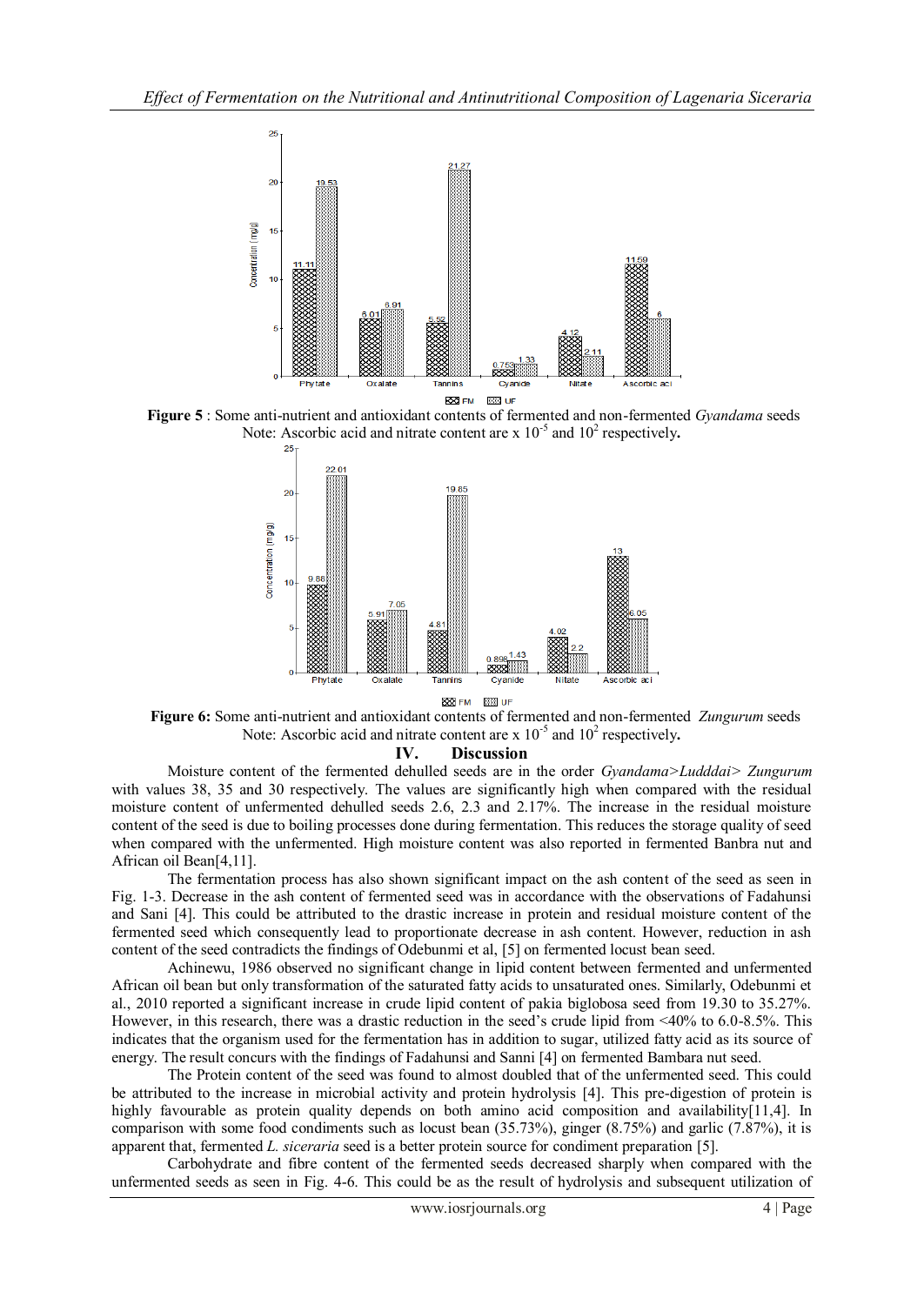sugar from the carbohydrate. The observed decrease is in agreement with the findings of Achinewu  $[11]$ , Fadahunsi and Sanni [4] and Odebunmi et al., [5] who observed decrease of 27.7% and 27.8% for crude fibre and reducing sugar respectively. Hence, fermenting the seed would be a good way of reducing their carbohydrate content thus, making it relative safe for people requiring less sugar food.

There were significant difference in the results of the anti-nutrient components figure 4-6 of the fermented and non-fermented *L. siceraria* seeds respectively; phytate (10.70±0.32 and 20.84±0.72)mg/g, oxalate  $(5.85\pm0.45$  and  $6.45\pm0.26)$  mg/g, tannins  $(5.41\pm0.14$  and  $22.92\pm2.13)$  mg/g and cyanide  $(9.73 \times 10^{-5} \pm 0.00)$ and  $1.41x10^{-4} \pm 0.00$ )mg/g.

Phytate content (mg/g) of fermented *L. siceraria* seed (10.70±0.32) was significantly (p<0.05) lower than unfermented seed (20.84±0.72) indicating 49% decrease due to fermentation. In comparison with phytate content of both fermented and unfermented *J. curcas* seed, *L. siceraria* has lower phytate content [12]. However, the percentage decrease in phytate content (49%) is comparable to (50%) obtained in the fermentation process of *J. curcas* seed. These observations are however contrary to the observations of Oladele and Oshodi [13] who observed an increase in the phytate and tannin content as a result of fermentation; but in consonance with what earlier obtained for reduced phytate by Oseni and Ekperigin [14] when pure strains of Aspergillus [niger](http://www.scialert.net/asci/result.php?searchin=Keywords&cat=&ascicat=ALL&Submit=Search&keyword=Aspergillus+niger) were used to ferment maize cobs, it is however possible that the mode of fermentation and the species of organisms involved play crucial roles in the fermentation processes. Decrease in phytate content due to fermentation will help in ensuring the bioavailability of minerals such as Ca, Mg, Fe, and Zn [15].

The difference between the Oxalate content (mg/g) of fermented (5.85±0.45) and non-fermented  $(6.45\pm0.26)$  seeds is not significant (p<0.05). Oxalate content of both samples is quite low when compared with 10.31±1.00% reported for baobab seed [16]. On the other hand, the values obtained in this work are higher than 0.23, 0.31, 0.46 and 0.56mg/g reported for Artocarpus heterophyllus, Strychnos innocua, Bombax glabra, and Cola millenii seeds respectively [17]. Oxalate, when present in large quantity, chelates with some metal ions in the body, rendering them insoluble. Hence, cannot be absorbed in the intestine [18]. Thus, fermenting the seed would go a long way in solving the problem of nutrients mal-absorption.

Unfermented seeds are four times higher in tannin than fermented ones, indicating significant reduction in tanning content due to fermentation. The tannin content was higher than the range of 1.08-1.27mg/g reported for some lesser known Nigerian seeds [17]. Conversely, the tannin content of the samples was lower than that of Baobab seeds with the values 2.84±0.30%[16].

Cyanide compositions (mg/g) of the samples were  $9.73 \times 10^{-5} \pm 0.0$  and  $1.41 \times 10^{-4} \pm 0.0$  for fermented and unfermented *L. siceraria* seeds respectively. The cyanide content in mg/g of the non-fermented *L. siceraria* seed  $(1.41 \times 10^{-4})$  was very low compared to 5.1mg/g obtained by Onweluzo and Nwabugwu [19] in their work on the fermentation of Millet (Pennisetum americanum) seeds for flour production. However, the effect of their fermentation is in agreement following the reduction in the cyanide content in both (9.73×10<sup>-5</sup> in *L. siceraria* and 4.9 in Millet) by 31% and 4% respectively.

Generally, it has been established that fermentation results in decrease of phytate, tannin and oxalate contents of *L. siceraria*, *J. curcas* and *P. americanum*. Similarly, processing by fermentation, moist heating or any other heat treatment has also been reported to reduce anti-nutrients constituents of plant foods,[20]

Fig. 4-6 showed considerable difference in the nitrate content as a result of fermentation; 212.50±31.82 and  $400.00 \pm 318.20$  mg/g, for the non-fermented and fermented seed respectively (an increase of about 47%).As a rule,  $5mg/g NO<sub>3</sub>$  on a dry matter basis is safe. Concentration of 5 to 10 mg/g NO<sub>3</sub> is considered potentially toxic. However, concentration above  $10mg/g NO<sub>3</sub>$  is considered dangerous [21]. This shows that the nitrate content of *L. siceraria* is too high but this could be as a result of accumulation of the nitrate which is usually triggered by some environmental stress, where plant growth is restricted but absorption of nitrate from the soil continues.

The result also showed that the seed contained  $5.17 \pm 0.58$  mg/g ascorbic acid. Although the quantity is appreciably large, fermentation almost tripled it to  $12.50 \pm 3.37$  mg/g (an increase of about 60%). Ascorbic acid is needed for the growth and repair of tissues in all parts of our body. An average of 45, 28, 70, 82.5 mg/day ascorbic acid is recommended for infants (0-12 months), children (1-13 years), adolescents (14-18 years) and adults (19 years and above) respectively [22].

### **V. Conclusion**

In conclusion, the fermentation of *L. siceraria* seeds showed a significant increase in the crude protein, crude fibre and residual moisture suggesting it to have good potentials as protein source. Furthermore, fermentation also resulted in the significant reduction in the phytate, oxalate, tannins, and cyanide content with consequent increase in the nitrate and ascorbic acid contents. Hence, fermenting the seed could be a viable approach to reduction of the antinutritional content of the seed and also a method for the production of protein concentrate.